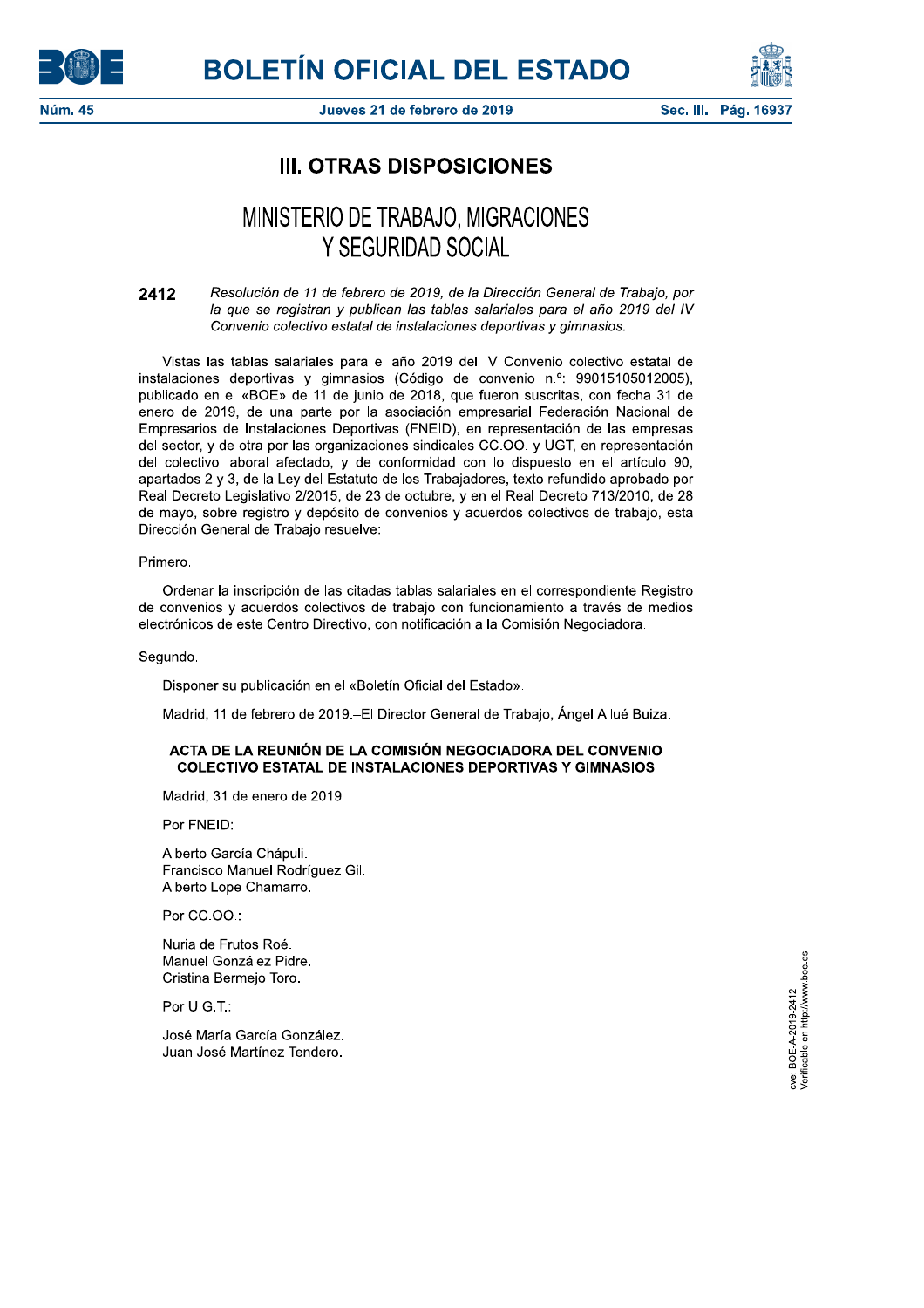



En Madrid, a las 16:32 horas del día indicado en el encabezamiento, se reúne en la sede de la FNEID situada en Madrid, calle Diego de León, n.º 58, la Comisión Negociadora del Convenio Colectivo reseñado formada por los representantes de la Federación Nacional de Empresarios de Servicios Deportivos (FNEID), y por los representantes sindicales de la Federación de Servicios a la Ciudadanía de Comisiones Obreras (FSC-CCOO), y de la Federación de Servicios, Movilidad y Consumo de la Unión General de Trabajadores (FeSMC-UGT), cuyos nombres se relacionan en el encabezamiento.

Como único punto del día se debate sobre la revisión salarial para el año en curso, así como la adaptación de las tablas salariales al Salario Mínimo Interprofesional.

Se adjunta a la presente acta las tablas salariales con las revisiones pertinentes que entraran en vigor el día 1 de enero de 2019, independientemente de la fecha de su publicación.

Las partes acuerdan que los trámites ante la Dirección General de Trabajo para la publicación de las tablas salariales serán realizados por D. Juan José Martínez Tendero de FeSMC-UGT.

Sin nada más que añadir, se da por finalizada la reunión a las 17:50 horas y se formaliza la presente Acta que firman los asistentes en prueba de conformidad con su contenido.-Alberto García Chápuli, FNEID.-Francisco M. Rodríguez Gil, FNEID.-Alberto Lope Chamarro, FNEID.-Cristina Bermeio Toro, CCOO.-Nuria de Frutos Roé, CCOO.-Manuel González Pidre, CCOO.-José María García González, UGT.-Juan José Martínez Tendero, UGT.

## **ANEXO I**

#### IV Convenio colectivo estatal de instalaciones deportivas y gimnasios

| Grupo<br>profesional | <b>Nivel</b>   | Art. 32 Salario base                  |                                                     |                                     | Art. 33 1.5*<br>S.H.                    | Art. 33<br>$1,75$ * S.H.             | Art. 37                                   | Art. 34 15 %<br>S.H.                 | Art.13 15 % S.B.                                     |
|----------------------|----------------|---------------------------------------|-----------------------------------------------------|-------------------------------------|-----------------------------------------|--------------------------------------|-------------------------------------------|--------------------------------------|------------------------------------------------------|
|                      |                | Salario base<br>anual<br><b>Euros</b> | Salario base<br>mensual<br>14 pagas<br><b>Euros</b> | *Salario<br>base hora<br>Euros/hora | *Hora extra no<br>festiva<br>Euros/hora | *Hora extra<br>festiva<br>Euros/hora | <b>Plus</b><br>Transporte<br><b>Euros</b> | *Plus hora<br>nocturna<br>Euros/hora | Complemento<br>movilidad<br>14 pagas<br><b>Euros</b> |
| Grupo 1.             | -              | 16.183.89                             | 1.155.99                                            | 9,24                                | 13,86                                   | 16,17                                | 2,63                                      | 1,39                                 | 173.40                                               |
| Grupo 2.             | 1              | 14.835.25                             | 1.059.66                                            | 8,47                                | 12,70                                   | 14.82                                | 2.63                                      | 1,27                                 | 158,95                                               |
|                      | $\overline{2}$ | 14.385,59                             | 1.027,54                                            | 8,21                                | 12,32                                   | 14,37                                | 2.63                                      | 1,23                                 | 154,13                                               |
| Grupo 3.             | 1              | 13.036,95                             | 931,21                                              | 7,44                                | 11,16                                   | 13,02                                | 2,63                                      | 1,12                                 | 139,68                                               |
|                      | $\overline{2}$ | 12.600.00                             | 900.00                                              | 7,19                                | 10.79                                   | 12.59                                | 2.63                                      | 1.08                                 | 135.00                                               |
| Grupo 4.             | $\mathbf{1}$   | 12.600,00                             | 900,00                                              | 7.19                                | 10.79                                   | 12.59                                | 2.63                                      | 1,08                                 | 135,00                                               |
|                      | $\overline{c}$ | 12.600,00                             | 900,00                                              | 7.19                                | 10,79                                   | 12.59                                | 2,63                                      | 1,08                                 | 135,00                                               |
| Grupo 5.             | -              | 12.600,00                             | 900,00                                              | 7,19                                | 10,79                                   | 12,59                                | 2,63                                      | 1,08                                 | 135,00                                               |

#### Tablas salariales año 2019

\* Los módulos de salario base hora, hora extra no festiva, hora extra festiva y plus hora nocturna refleiados en esta tabla tienen carácter de mínimos, debiéndoseles añadir los complementos salariales que cada trabajador en su caso pudiera tener.

Artículo 38. Dietas:

Desayuno 4,21 euros.